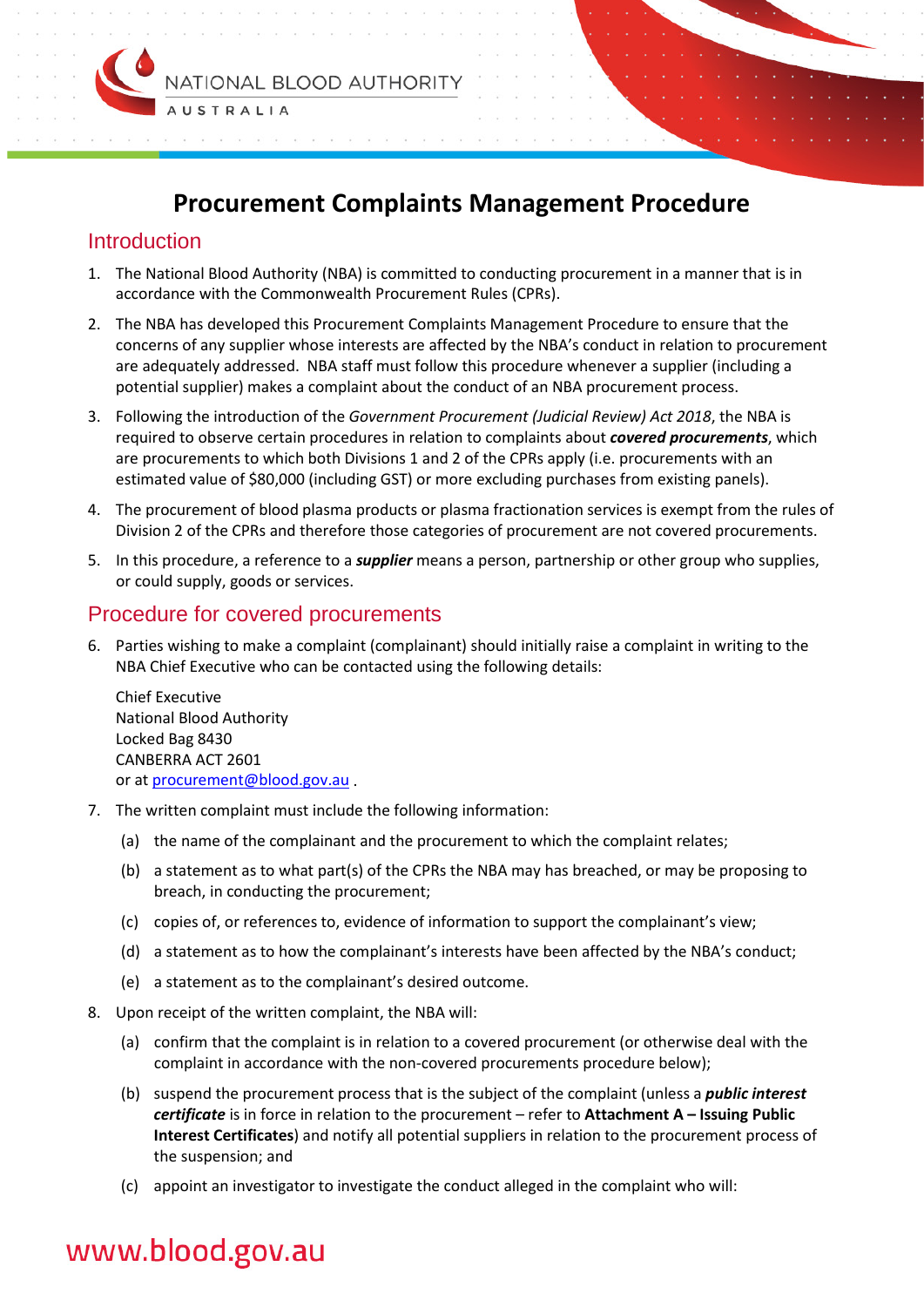- (i) within 5 working days of its receipt, acknowledge the complaint, notify the complainant if a public interest certificate is in place in relation to the procurement, and provide an indication of the timeframe for a formal response to the complainant regarding the outcome;
- (ii) liaise with the complainant to obtain further information or clarification as required;
- (iii) conduct an investigation and prepare a report;
- (iv) following appropriate internal consultation, notify the complainant of the outcome of the investigation and provide them with a copy of the report.
- 9. A suspension of a procurement process will be lifted when the earliest of the following occurs:
	- (a) the complainant informs the NBA that it considers the complaint to be resolved;
	- (b) the complainant withdraws the complaint;
	- (c) the NBA Chief Executive issues a public interest certificate in relation to the procurement; or
	- (d) if court proceedings in relation to the conduct have been initiated, the court makes a finding that the NBA's conduct was or was not in contravention of the CPRs.
- 10. The NBA will notify all potential suppliers of the continuation of the procurement following suspension and any revised details associated with the process (e.g. revised submission timeframes).
- 11. If the complainant is not satisfied with the NBA's handling of its complaint, the complainant may decide to apply for compensation or injunctive relief in the Federal Court or Federal Circuit Court pursuant to the *Government Procurement (Judicial Review) Act 2018*, or pursue an external option such as approaching the Commonwealth Ombudsman or Australian Government Procurement Coordinator.
- 12. A flowchart showing the procedure for dealing with complaints about covered procurements is provided at **Attachment B**.

### Procedure for non-covered procurements

- 13. A complainant should initially raise a complaint in writing to the contact officer named in the request documentation setting out:
	- (a) their name and the procurement to which the complaint relates;
	- (b) a statement as to what the complainant considers was defective in the procurement process;
	- (c) copies of, or references to, evidence of information to support the complainant's view; and
	- (d) a statement as to what the supplier wishes to achieve from the complaint process.
- 14. The NBA will acknowledge the complaint within 5 working days of its receipt, and will seek to address the complaint within 10 working days of receipt. The NBA officer may contact the complainant for further information or clarify the complainant's concerns.
- 15. If the complainant is not satisfied with the NBA's handling of its complaint, the complainant may write to the NBA Chief Executive for internal review of the complaint, or pursue an external option such as approaching the Commonwealth Ombudsman or Australian Government Procurement Coordinator.

### Further information

16. For further information, please contact the NBA's Procurement Officer on (02) 6151 5070 or at [procurement@blood.gov.au.](mailto:procurement@blood.gov.au)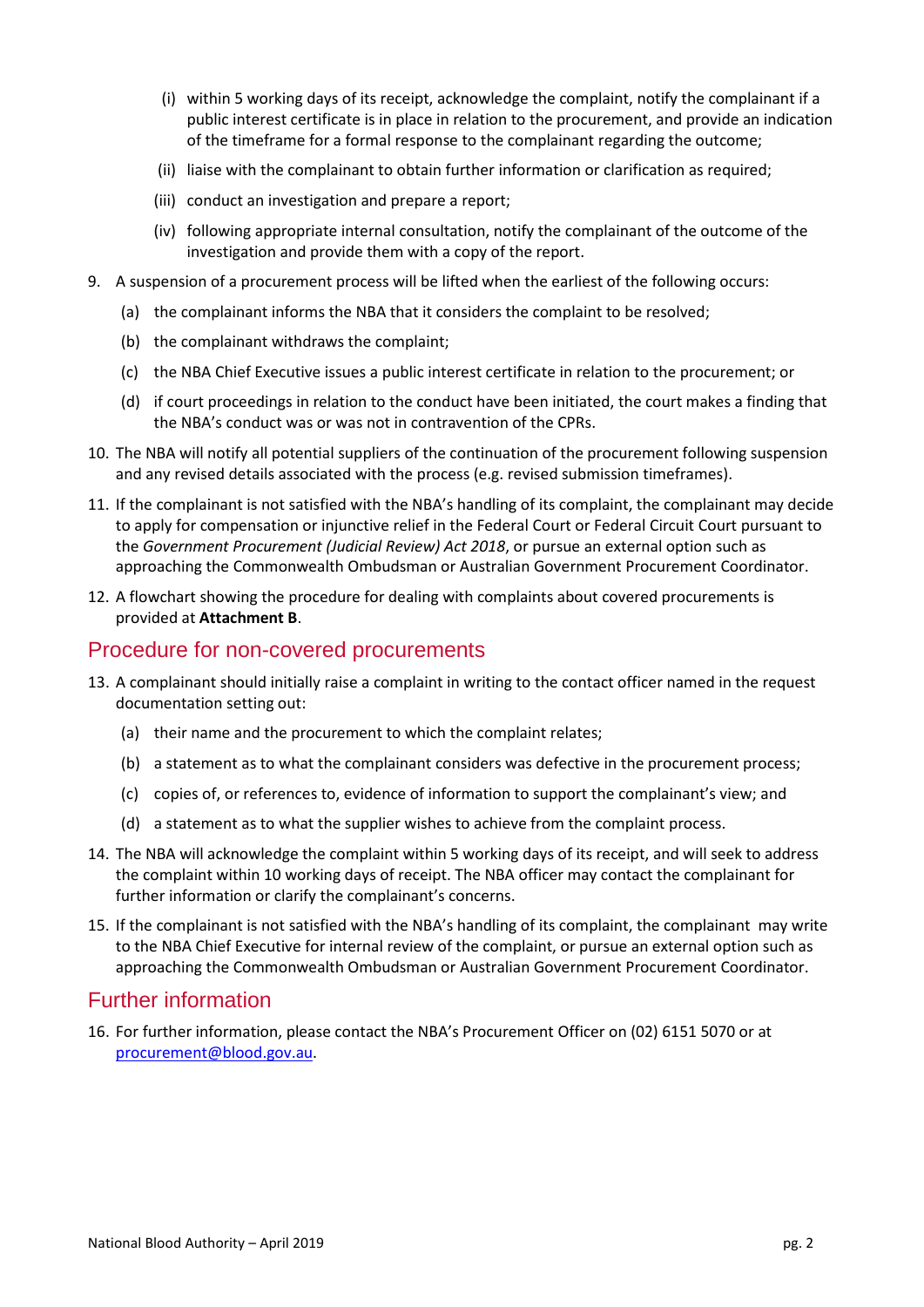# **Attachment A – Issuing Public Interest Certificates**

#### **What is a** *public interest certificate***?**

A *public interest certificate* is a document issued by the NBA Chief Executive under section 22 of the *Government Procurement (Judicial Review) Act 2018* that states it is not in the public interest for a particular procurement process to be suspended while applications for injunctions are being considered or complaints are being investigated.

#### **In what circumstances can a** *public interest certificate* **be issued?**

The NBA Chief Executive may issue a public interest certificate where a delay to the covered procurement would cause a real adverse impact to the public interest such as in relation to the health, national security, safety, public security or economic or financial well-being of the people of Australia or the functioning of any portion of the Australian Government.

The NBA is a statutory agency within the Australian Government Health portfolio that manages and coordinates arrangements for the supply of blood and blood products and services on behalf of Australian governments. The NBA's role is to ensure access to a secure supply of safe and affordable blood products, including through national supply arrangements and coordination of best practice standards within agreed funding policies under the national blood arrangements.

The NBA Chief Executive will use his or her judgement in choosing to issue a certificate and in documenting how a suspension would have a real adverse consequence for the public interest. The NBA Chief Executive may issue a public interest certificate in circumstances including where a procurement relates to:

- the collection, production and distribution of blood products and services necessary to ensure a sufficient supply of blood products and services in all the States and covered Territories;
- national blood arrangements relating to safety measures, quality measures, contingency measures and risk mitigation measures for the supply of blood products and services;
- the facilitation and funding of research, policy development and other action about matters relating to blood products and services; or
- any other matter considered relevant by the Chief Executive,

and:

• a delay in the procurement process would cause a real adverse impact to the health of Australian people or any other matter of public interest.

#### **Who can issue a public interest certificate?**

A public interest certificate can only be issued by the NBA Chief Executive or an appropriate delegate as per the delegation powers in section 110 of the *Public Governance, Performance and Accountability Act 2013*.

#### **When can the public interest certificate be issued?**

The public interest certificate may be issued at any stage during the covered procurement process. However, the NBA will endeavour to determine if a public interest certificate will be required as soon as possible in the procurement process (and prior to any potential complaints).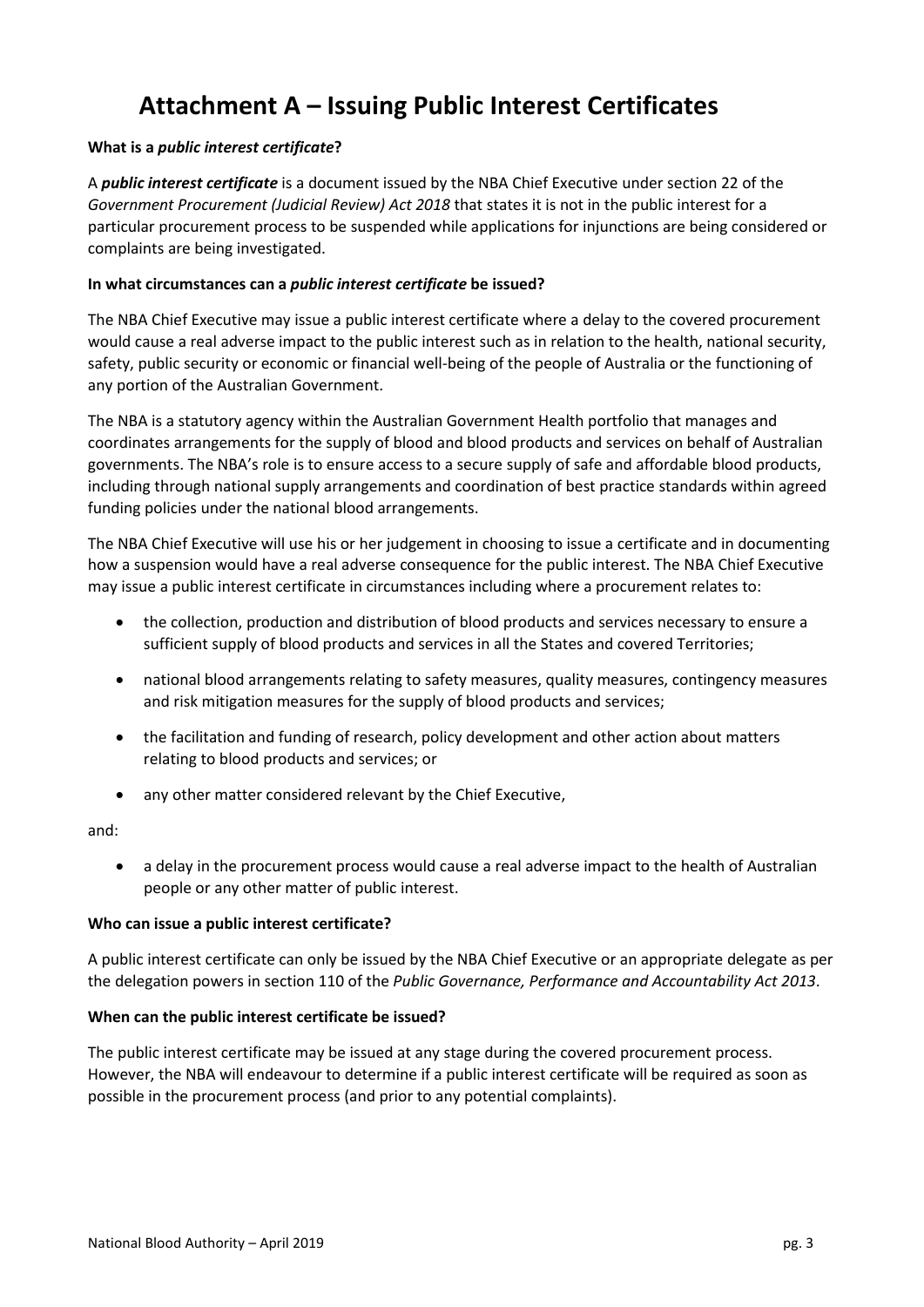#### **Where should the public interest certificate be published?**

Once a public interest certificate has been issued by the NBA Chief Executive, the NBA will notify potential suppliers that a public interest certificate is in force.

#### *AusTender*

Where a public interest certificate has been issued prior to the initial approach to market (ATM), the NBA will notify potential suppliers on AusTender and provide a copy of the certificate with the ATM documentation.

#### Where the ATM has:

- already been published and there is a subsequent need for a public interest certificate, the NBA will notify potential suppliers of the public interest certificate through an ATM addendum with a copy of the certificate; or
- closed and there is a need for a public interest certificate, potential suppliers that submitted a tender must be notified, in writing, that a public interest certificate is in force and be provided with a copy of the certificate.

#### *Not using AusTender, including Limited Tender*

Where an ATM is not required to be published on AusTender, for example, when undertaking a Limited Tender, the NBA will advise the potential supplier(s) if a public interest certificate is in force and be provided with a copy of the certificate as soon as practicable after the public interest certificate has been issued.